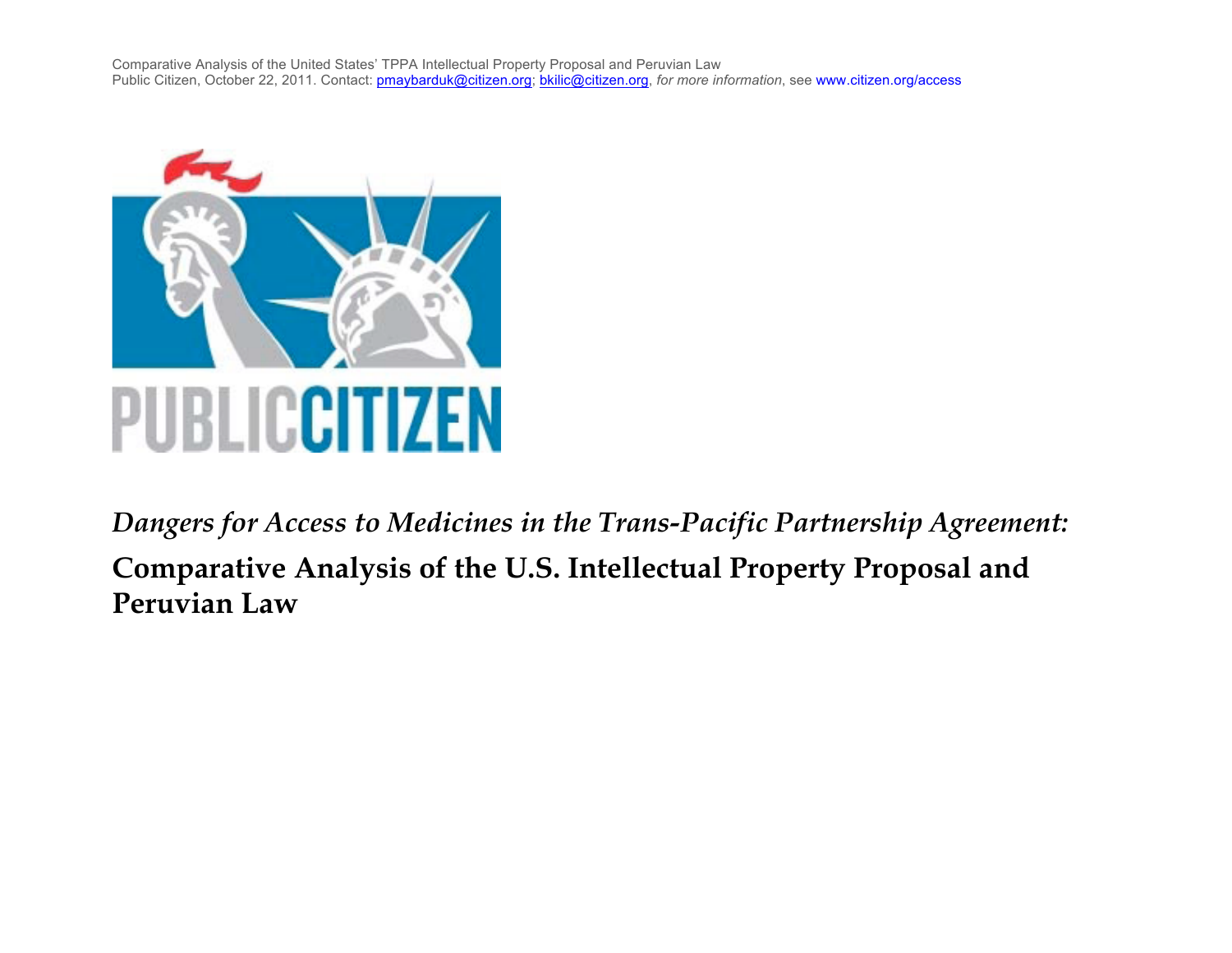| <b>Issue</b>                                                                              | <b>US TPPA Proposal</b>                                                                                                                                                                                                                                                                                                                                               | <b>Andean Community Decision 486</b><br><b>Common Intellectual Property Regime</b>                                                                                                                                                                                                                                                                                                                                                                                                                                                                                                                                                                                                                                                                                                                                                                                                                                                                                                                                             | <b>Analysis</b>                                                                                                                                                                                                                                                                                                                                                                                                                                                                                                                                                                                                                                                                                                                                                                                                                                                                                                                                                                                                                   |
|-------------------------------------------------------------------------------------------|-----------------------------------------------------------------------------------------------------------------------------------------------------------------------------------------------------------------------------------------------------------------------------------------------------------------------------------------------------------------------|--------------------------------------------------------------------------------------------------------------------------------------------------------------------------------------------------------------------------------------------------------------------------------------------------------------------------------------------------------------------------------------------------------------------------------------------------------------------------------------------------------------------------------------------------------------------------------------------------------------------------------------------------------------------------------------------------------------------------------------------------------------------------------------------------------------------------------------------------------------------------------------------------------------------------------------------------------------------------------------------------------------------------------|-----------------------------------------------------------------------------------------------------------------------------------------------------------------------------------------------------------------------------------------------------------------------------------------------------------------------------------------------------------------------------------------------------------------------------------------------------------------------------------------------------------------------------------------------------------------------------------------------------------------------------------------------------------------------------------------------------------------------------------------------------------------------------------------------------------------------------------------------------------------------------------------------------------------------------------------------------------------------------------------------------------------------------------|
| <b>Protection of New</b><br>Forms, Uses, or<br><b>Methods of Using</b><br>a Known Product | Article 8.1. The Parties<br>confirm that: patents shall be<br>available for any new forms,<br>uses, or methods of using a<br>known product; and a new<br>form, use, or method of using<br>a known product may satisfy<br>the criteria for patentability,<br>even if such invention does<br>not result in the enhancement<br>of the known efficacy of that<br>product. | Article 21. Products or processes already<br>patented and included in the state of the art<br>within the meaning of Article 16 of this<br>Decision may not be the subject of new<br>patents on the sole ground of having been<br>put to a use different from that originally<br>contemplated by the initial patent.<br>The Andean Community provisions<br>regarding patentability of new uses of<br>known products are quite strict. Peru,<br>through Decision 486, places appropriate<br>limits on patentability, which differ<br>considerably from the US practice.<br>In 1997, the Peruvian Government passed<br>a presidential decree providing patent<br>protection for second-use of known<br>products. The Peruvian local drug<br>manufacturers filed a complaint with the<br>General Secretariat <sup>1</sup> . The Andean Tribunal<br>of Justice (ATJ) held that second use of<br>known products cannot be subject to patent<br>protection and thus the Peruvian decree<br>was not compliant with the Andean law. The | Patents for new forms, uses, and methods of<br>using known medicines can enable patent "ever-<br>greening" and particularly when enhanced<br>efficacy is not required, can lead to unwarranted<br>extensions of pharmaceutical monopolies.<br>Peru's free trade agreement (FTA) with the<br>United States does not require parties to grant<br>patents for new uses or methods of using known<br>products.<br>The U.S. TPPA proposal, however, expressly<br>requires patent protection for any new forms,<br>uses or methods of using a known product. This<br>requirement contradicts Andean law and<br>explicitly undermines limits set by strict<br>standards of patentability in the Andean<br>Community. There is a community-wide refusal<br>to recognize second use patents, which has<br>been subject to fierce criticism by the American<br>pharmaceutical industry and USTR.<br>Under the U.S. proposal, new patents can be<br>granted for minor variations to pharmaceutical<br>substances or methods related to their |
|                                                                                           |                                                                                                                                                                                                                                                                                                                                                                       | <b>Tribunal directed the Peruvian Patent Office</b><br>(INDECOPI) to revoke the granted to<br>second-use patents <sup>2</sup> . Since the tribunal<br>decision and in accordance with Andean                                                                                                                                                                                                                                                                                                                                                                                                                                                                                                                                                                                                                                                                                                                                                                                                                                   | administration that may not enhance medical<br>$care - e.g., changes in formulations, drug$<br>dosage regimes, drug delivery, and even<br>packaging systems to aid in the administration                                                                                                                                                                                                                                                                                                                                                                                                                                                                                                                                                                                                                                                                                                                                                                                                                                          |

<sup>&</sup>lt;sup>1</sup> Case 89-AL-2000 (September 21, 2001). Pursuant to the Decree, INDECOPI granted patents for Pfizer's heart medication pyrazolpyrimidinones (Viagra) for its second use -- male impotence.

!!!!!!!!!!!!!!!!!!!!!!!!!!!!!!!!!!!!!!!!!!!!!!!!!!!!!!!

<sup>&</sup>lt;sup>2</sup> Resolution 358, Opinion 09-2000 of Government of Peru's non-compliance with Decision 344, Common Industrial Property Regime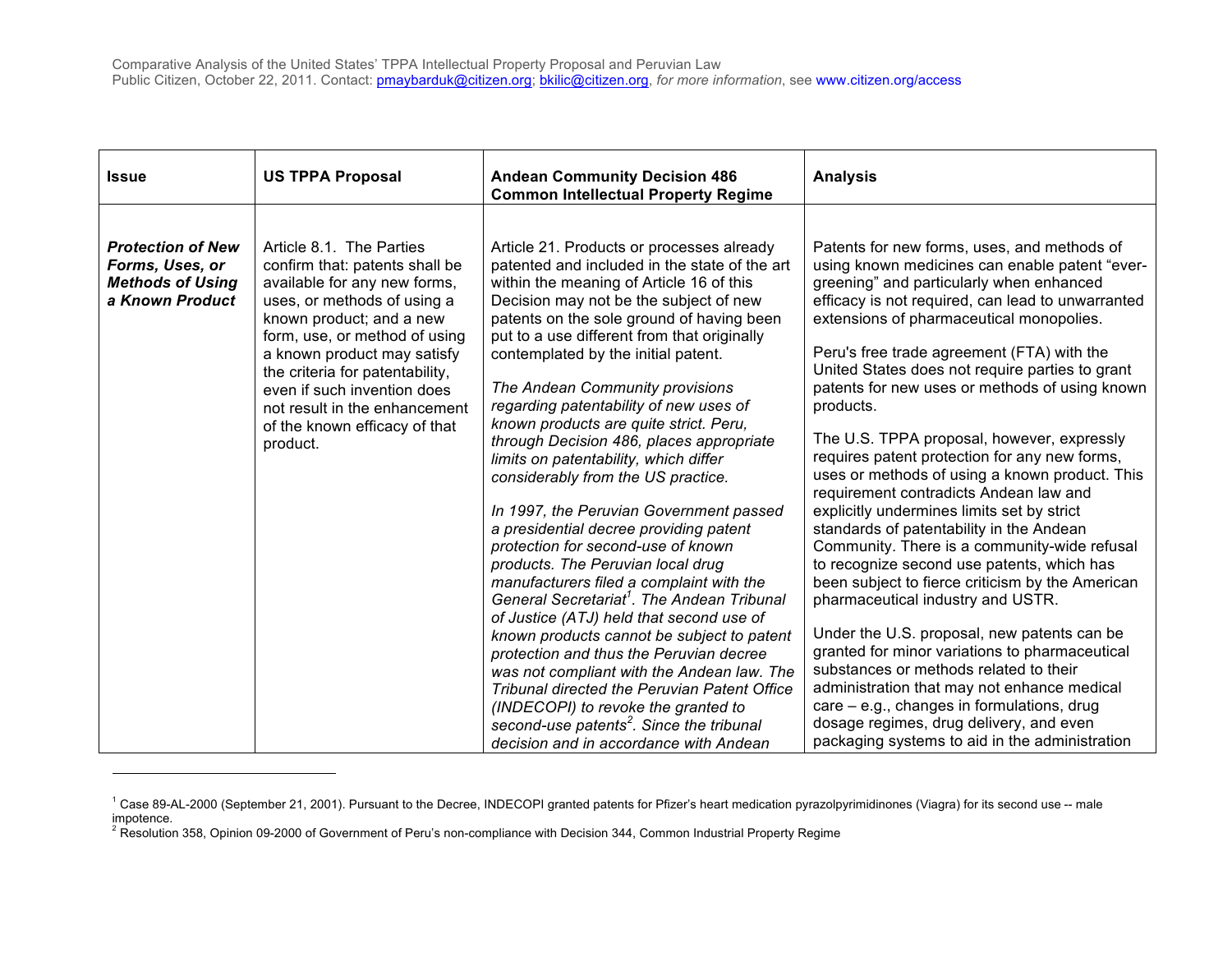|                                                |                                                                                                                                                                                                                                         | Community Decision 486, claims for second<br>uses of known products are non-patentable<br>in Peru.                                                      | of drugs (including their use in therapeutic<br>treatments).<br>When read in conjunction with Article 8.2,<br>eliminating exclusions from patentability (as<br>discussed further below), pharmaceutical<br>companies could freely file patent applications<br>for new uses, new methods of preparation and<br>methods of use or treatment, without being<br>subject to any restrictions.<br>The ATJ position on the issue is strong, in that<br>no appeals/remedies are possible. The U.S.<br>proposal would oblige Peru to go against the<br>supremacy of the Andean Community and<br>fundamentally change patentability<br>requirements of the Andean Community law.                                                                                                                                                                                                                              |
|------------------------------------------------|-----------------------------------------------------------------------------------------------------------------------------------------------------------------------------------------------------------------------------------------|---------------------------------------------------------------------------------------------------------------------------------------------------------|-----------------------------------------------------------------------------------------------------------------------------------------------------------------------------------------------------------------------------------------------------------------------------------------------------------------------------------------------------------------------------------------------------------------------------------------------------------------------------------------------------------------------------------------------------------------------------------------------------------------------------------------------------------------------------------------------------------------------------------------------------------------------------------------------------------------------------------------------------------------------------------------------------|
| <b>Exclusions from</b><br><b>Patentability</b> | Article 8.2. Each Party shall<br>make patents available for<br>inventions for the following:<br>(a) plants and animals,<br>and<br>(b) diagnostic,<br>therapeutic, and<br>surgical methods for<br>the treatment of<br>humans and animals | Article 20. The following shall not be<br>patentable:<br>d) diagnostic, therapeutic, and surgical<br>methods for the treatment of humans or<br>animals. | The TRIPS Agreement allows countries to<br>exclude methods of medical treatment from<br>patentability. This is an important flexibility<br>recognized by many countries, for moral and<br>ethical reasons and to avoid hospitals and<br>medical professionals paying royalties on the<br>standard of care. The Peru FTA expressly<br>recognizes this flexibility by stating that nothing<br>in the FTA shall be construed to prevent a Party<br>from excluding inventions from patentability as<br>set out in Articles 27.2 and 27.3 of the TRIPS<br>Agreement (Article 16.9.2).<br>The Andean Community expressly excludes<br>treatment by surgery or therapy and diagnostic<br>methods performed on the living human or<br>animal body from patent protection. Patentability<br>of a new medical effect of known drugs - known<br>as second/subsequent use - also falls within<br>this exclusion. |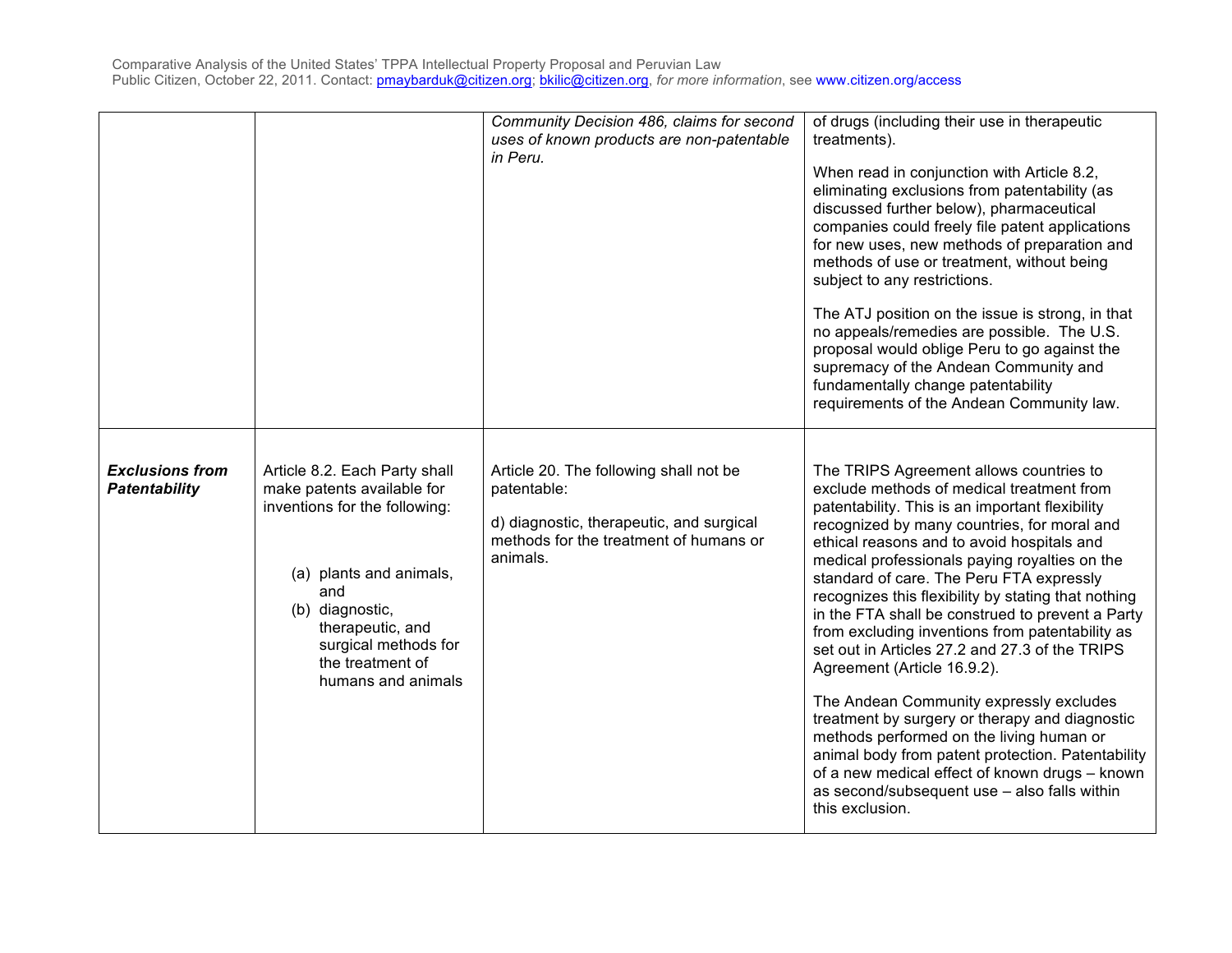|                       |                                  |                                               | As explained above, U.S. proposed Article 8.1      |
|-----------------------|----------------------------------|-----------------------------------------------|----------------------------------------------------|
|                       |                                  |                                               | provides patent protection for new uses and        |
|                       |                                  |                                               | method claims. Article 8.2 makes methods of        |
|                       |                                  |                                               | treatment for the human (or animal) body patent    |
|                       |                                  |                                               | eligible subject matter. When read together,       |
|                       |                                  |                                               | these two Articles, in effect, lengthen patent     |
|                       |                                  |                                               | protection for older pharmaceuticals, by           |
|                       |                                  |                                               | facilitating patents for methods of treatment and  |
|                       |                                  |                                               | minor variations on known products.                |
|                       |                                  |                                               |                                                    |
|                       |                                  |                                               | The new fields of health technology, e.g.          |
|                       |                                  |                                               | biotechnology and genetic science, make            |
|                       |                                  |                                               | extensive use of method claims in their patent     |
|                       |                                  |                                               | applications. Such methods and procedures are      |
|                       |                                  |                                               | usually carried out on the human (or animal)       |
|                       |                                  |                                               |                                                    |
|                       |                                  |                                               | body or are somehow related to treatment of the    |
|                       |                                  |                                               | human (or animal) body. The expansion of           |
|                       |                                  |                                               | patent protection to diagnostic, therapeutic and   |
|                       |                                  |                                               | surgical methods for the treatment of human        |
|                       |                                  |                                               | beings (and animals) guarantees availability of    |
|                       |                                  |                                               | patent protection for higher life forms and        |
|                       |                                  |                                               | human biological materials.                        |
|                       |                                  |                                               |                                                    |
|                       |                                  |                                               | While the U.S. proposes to bind countries to this  |
|                       |                                  |                                               | standard through the TPPA, it has omitted the      |
|                       |                                  |                                               | essential safeguards and balancing features of     |
|                       |                                  |                                               | its own law. While U.S. law authorizes patents     |
|                       |                                  |                                               | for surgical methods, it also prevents medical     |
|                       |                                  |                                               | practitioners from being sued for patent           |
|                       |                                  |                                               | infringement in the course of medical activity (35 |
|                       |                                  |                                               | USC 287 (c)). (Nevertheless, other groups          |
|                       |                                  |                                               | including universities, medical education          |
|                       |                                  |                                               | companies, and hospitals can be held liable for    |
|                       |                                  |                                               | involuntary infringement.)                         |
|                       |                                  |                                               |                                                    |
|                       |                                  |                                               |                                                    |
|                       |                                  |                                               |                                                    |
| <b>Industrial</b>     | Article 8.12. Each Party shall   | Article 19. An invention shall be regarded as | The Peru FTA includes the same provision           |
| <b>Application v.</b> | provide that a claimed           | industrially applicable when its subject      | (Article 16.9.11). However, the footnote of the    |
| <b>Utility</b>        | invention is industrially        | matter may be produced or used in any type    | provision provides that this paragraph shall be    |
|                       | applicable if it has a specific. | of industry; industry being understood as     | applicable without prejudice to novelty, inventive |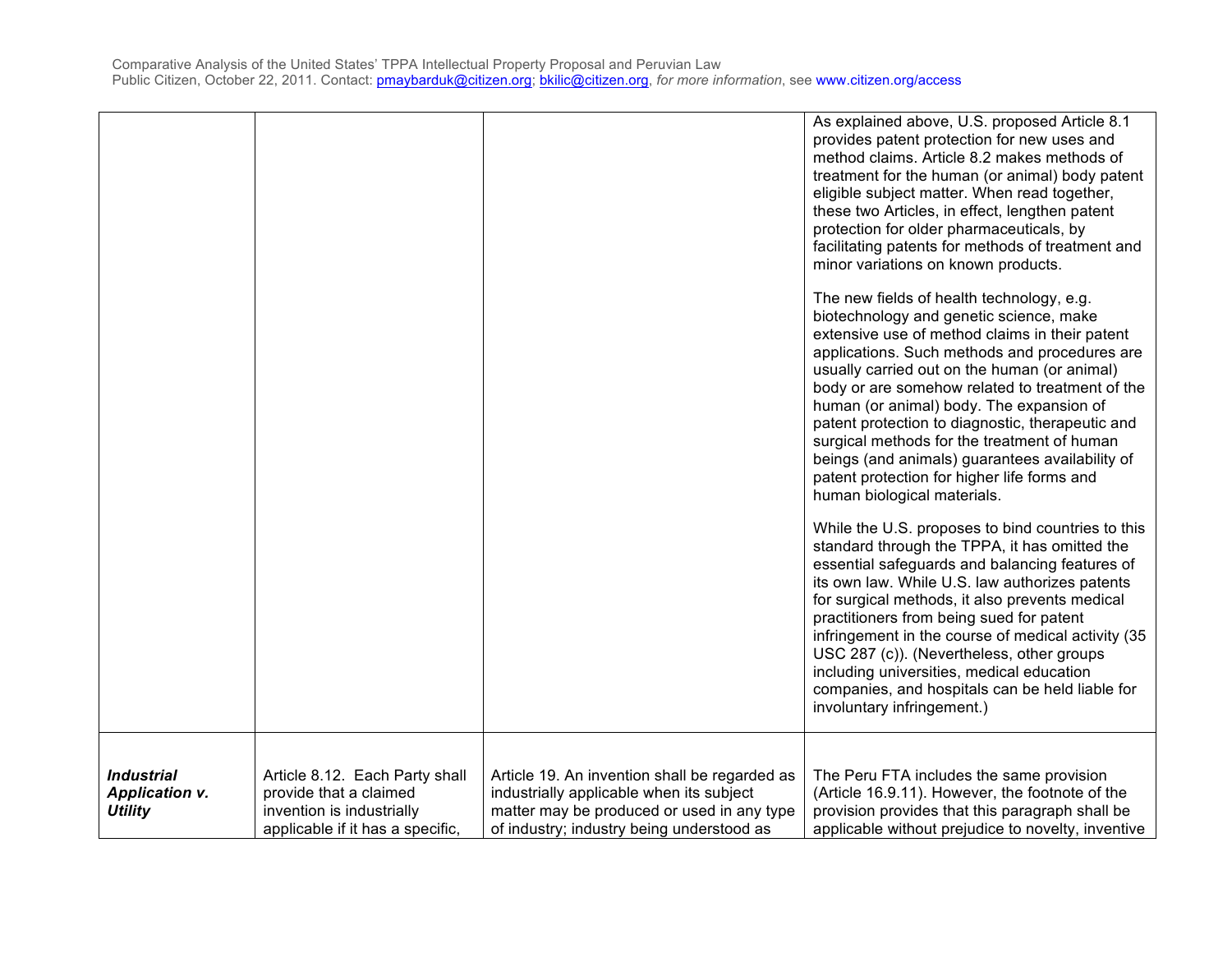|                                         | substantial, and credible<br>utility.                                                                                                                                                                            | that involving any productive activity,<br>including services.                                                                                                                                                                                                                                                                                                                                                                                 | step, and industrial application as patentability<br>conditions determined in Article 16.9.1 as well<br>as exclusions of patentability in Article 16.9.2.<br>The TPPA provision does not provide this<br>explicit clarification. Article 8.12 applies the US<br>patentability test of specific, substantial and<br>credible utility. This test is broad enough to<br>cover inventions without true industrial<br>application.<br>Any invention that has a practical application<br>and that produces useful and specific results<br>satisfies the US utility requirements. This<br>standard enhances the patentability of research<br>tools, such as combinatorial chemistry libraries,<br>cell lines and methods. Industrial application<br>requirements could no longer be asserted as a<br>patent bar against such types of inventions<br>(compare and read in conjunction with articles<br>8.1 and 8.2). This enhanced patentability of<br>research tools could create new barriers to entry<br>for future pharmaceutical research and<br>development. |
|-----------------------------------------|------------------------------------------------------------------------------------------------------------------------------------------------------------------------------------------------------------------|------------------------------------------------------------------------------------------------------------------------------------------------------------------------------------------------------------------------------------------------------------------------------------------------------------------------------------------------------------------------------------------------------------------------------------------------|------------------------------------------------------------------------------------------------------------------------------------------------------------------------------------------------------------------------------------------------------------------------------------------------------------------------------------------------------------------------------------------------------------------------------------------------------------------------------------------------------------------------------------------------------------------------------------------------------------------------------------------------------------------------------------------------------------------------------------------------------------------------------------------------------------------------------------------------------------------------------------------------------------------------------------------------------------------------------------------------------------------------------------------------------------|
| <b>Third-Party</b><br><b>Opposition</b> | Article 8.7. () Where a<br>Party provides proceedings<br>that permit a third party to<br>oppose the grant of a patent,<br>a Party shall not make such<br>proceedings available before<br>the grant of the patent | Article 42. Within a period of 60 days<br>following the date of publication, any person<br>with a legitimate interest may, one time<br>only, submit valid reasons for contesting the<br>patentability of the invention.<br>The Andean Community Intellectual<br>Property Regime provides for pre-grant<br>opposition. Standing rules ensure that any<br>third person with a legitimate interest, one<br>time only, can oppose a pending patent | Pre-grant opposition is a safeguard against<br>patent abuse, improvidently granted patents and<br>unwarranted pharmaceutical monopolies. Pre-<br>grant opposition supports generic competition<br>and access to medicines. The U.S. proposal<br>would eliminate pre-grant opposition in TPPA<br>countries. More information on the U.S.<br>proposal on pre-grant opposition is available at<br>citizen.org/access. <sup>4</sup>                                                                                                                                                                                                                                                                                                                                                                                                                                                                                                                                                                                                                            |

 $^3$  Peru implemented the US FTA through Legislative Decree No. 1075, on June 28, 2008.

!!!!!!!!!!!!!!!!!!!!!!!!!!!!!!!!!!!!!!!!!!!!!!!!!!!!!!!

<sup>4</sup> For further discussion of the U.S. strategy to eliminate patent pre-grant opposition, *see* Public Citizen, HealthGAP, I-MAK and Third World Network, "Analysis of the Leaked U.S. Paper on Eliminating Patent Pre-Grant Opposition," *available at* http://www.citizen.org/documents/analysis-of-leaked-US-paper-on-eliminating-pregrant-opposition.pdf.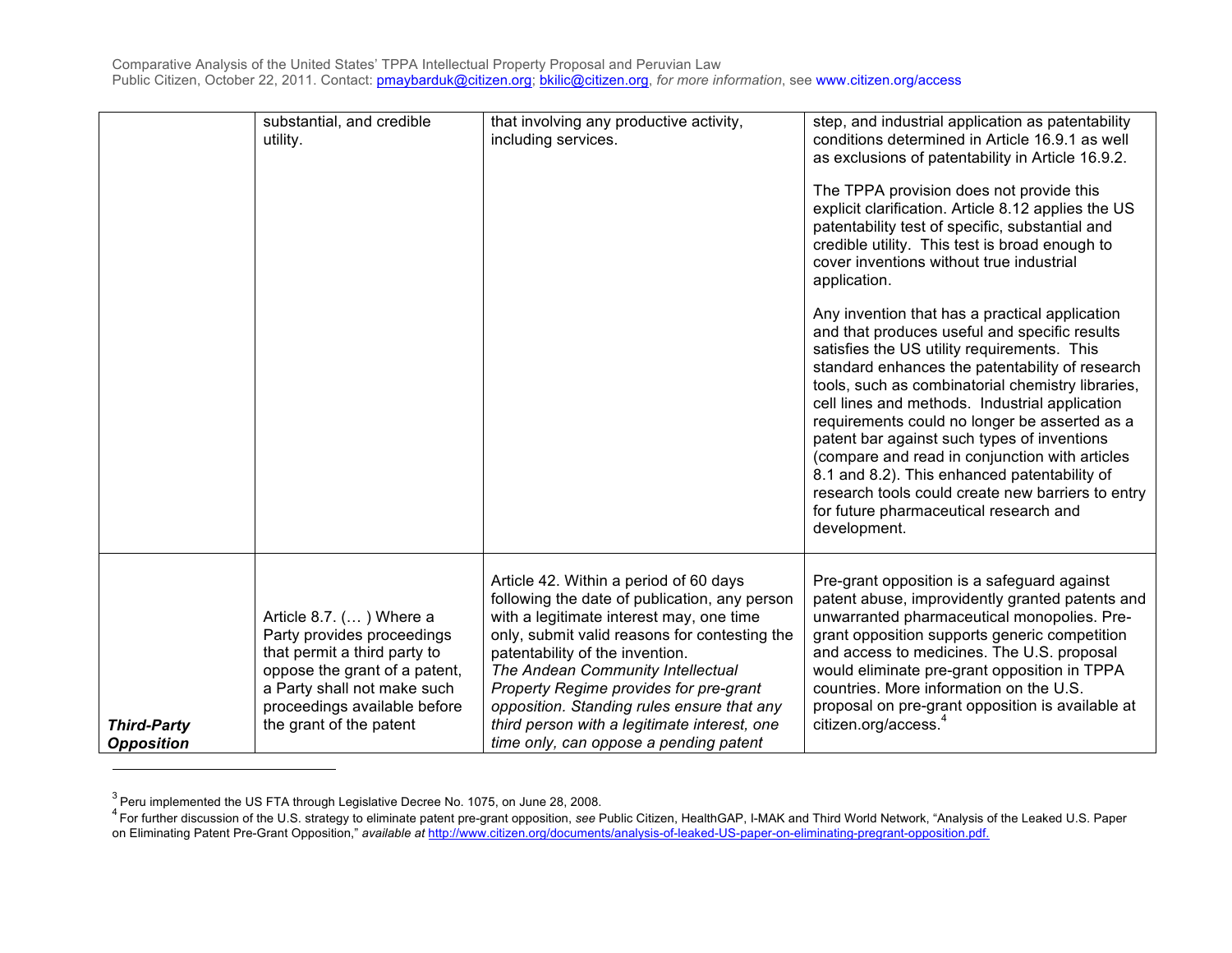|                                                                                                |                                                                                                                                                                                                                                                                                                                                                                                                                                                                                                                                                                                                | application with valid reasons for contesting<br>the patentability of the invention. The<br>opposition should be filed within 60 days of<br>publication.<br>Reckless objections may be sanctioned with<br>a fine of up to fifty (50) UIT (Article 23,<br>Legislative Decree 1075 <sup>3</sup> ).                                                                                                                                                                                                                                                                                                                                 | Pre-grant opposition allows third parties to<br>formally oppose a patent application by<br>submitting information and analysis to patent<br>examiners, under an adversarial administrative<br>process. Pre-grant opposition helps improve<br>patent quality and the accuracy of patent claims.<br>This process helps to prevent pharmaceutical<br>monopolies based on meritless patents that<br>contribute little to innovation but greatly to price.<br>The absence of pre-grant opposition would<br>make patent examination less informed and<br>may increase the number of cases before the<br>courts. Costs associated with the patent<br>opposition system could rise. It would create<br>market uncertainty for generics firms, and lead<br>to low-quality patents and unjustified drug<br>monopolies until post-grant challenges could<br>reach a successful conclusion.                      |
|------------------------------------------------------------------------------------------------|------------------------------------------------------------------------------------------------------------------------------------------------------------------------------------------------------------------------------------------------------------------------------------------------------------------------------------------------------------------------------------------------------------------------------------------------------------------------------------------------------------------------------------------------------------------------------------------------|----------------------------------------------------------------------------------------------------------------------------------------------------------------------------------------------------------------------------------------------------------------------------------------------------------------------------------------------------------------------------------------------------------------------------------------------------------------------------------------------------------------------------------------------------------------------------------------------------------------------------------|------------------------------------------------------------------------------------------------------------------------------------------------------------------------------------------------------------------------------------------------------------------------------------------------------------------------------------------------------------------------------------------------------------------------------------------------------------------------------------------------------------------------------------------------------------------------------------------------------------------------------------------------------------------------------------------------------------------------------------------------------------------------------------------------------------------------------------------------------------------------------------------------------|
| <b>Patent Term</b><br><b>Adjustment (For</b><br><b>Patent</b><br><b>Prosecution</b><br>Period) | Article 8.6.<br>Each Party, at the<br>(b)<br>request of the patent owner,<br>shall adjust the term of a<br>patent to compensate for<br>unreasonable delays that<br>occur in the granting of the<br>patent. For purposes of this<br>subparagraph, an<br>unreasonable delay at least<br>shall include a delay in the<br>issuance of the patent of more<br>than four years from the date<br>of filing of the application in<br>the territory of the Party, or<br>two years after a request for<br>examination of the application<br>has been made, whichever is<br>later. Periods attributable to | Article 32 of the Legislative Decree 1075 of<br><b>June 2008</b><br>The competent Directorate, solely at the<br>request of the party, shall adjust the patent<br>term where an unreasonable delay has<br>occurred in the granting process, except<br>where the patent is for a pharmaceutical<br>product or procedure.<br>Peruvian law provides patent term<br>adjustment for patent prosecution periods<br>longer than five years from the date of<br>application or three years from the request<br>for a substantive examination. However, the<br>provision excludes pharmaceutical products<br>and pharmaceutical processes. | The Peru FTA provides that each Party shall<br>provide the means, at the request of the patent<br>owner, to compensate for unreasonable delays<br>in the issuance of a patent, except for a patent<br>for a pharmaceutical product, by restoring the<br>patent term or patent rights (Article 16.9.6(b)).<br>The unreasonable delay is defined as the later<br>of five years from the date of filing or three years<br>after an examination request.<br>The U.S TPPA draft introduces a Peru-FTA plus<br>standard that does not discriminate between<br>fields of technology. The proposed standard<br>would apply to pharmaceutical products and<br>processes, and would evidently override the<br>exception in the Peruvian law and the FTA.<br>The US proposal defines unreasonable delay as<br>the later of four years from the date of filing or<br>two years after an examination request. The |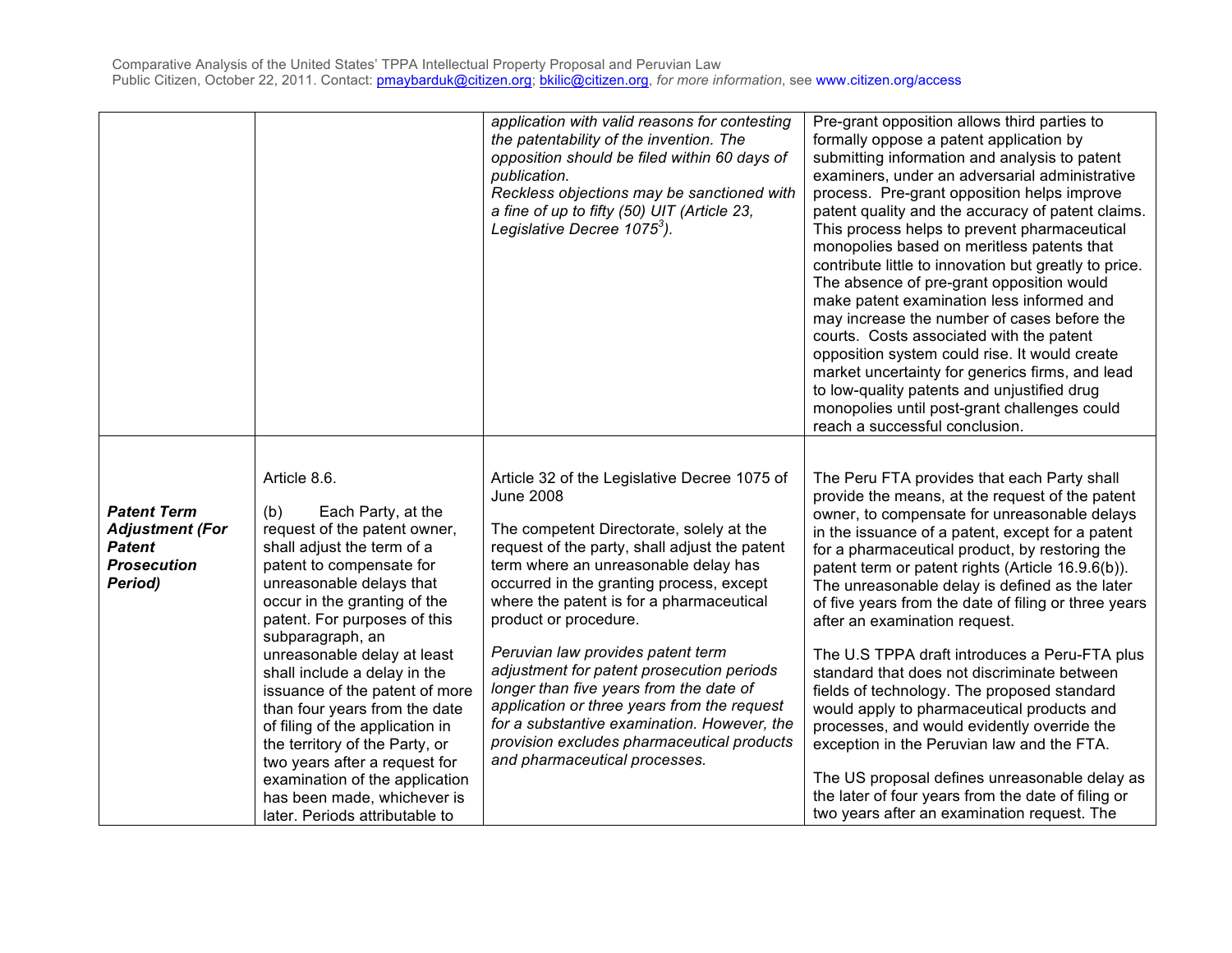|                                                                                     | actions of the patent applicant<br>need not be included in the<br>determination of such delays.<br>(c)                                                                                                                                                                                                                                                                                                                                                                                                                                                                                                                                                                                                                                                            |                                                                                                                                                                           | TPPA proposal returns to standards that are in<br>the AUSFTA and Middle East FTAs.<br>Patent term adjustments allow patent owners to<br>postpone patent expiry. A patent term<br>adjustment that is applicable to pharmaceutical<br>products and processes would further delay<br>market entry of competing generic drugs,<br>restricting access to affordable medicines in<br>Peru.                                                                                                                                                                                                                                                                                                                                                                                                                                                                                                                                                                                                                                                                                                                                                                                                      |
|-------------------------------------------------------------------------------------|-------------------------------------------------------------------------------------------------------------------------------------------------------------------------------------------------------------------------------------------------------------------------------------------------------------------------------------------------------------------------------------------------------------------------------------------------------------------------------------------------------------------------------------------------------------------------------------------------------------------------------------------------------------------------------------------------------------------------------------------------------------------|---------------------------------------------------------------------------------------------------------------------------------------------------------------------------|-------------------------------------------------------------------------------------------------------------------------------------------------------------------------------------------------------------------------------------------------------------------------------------------------------------------------------------------------------------------------------------------------------------------------------------------------------------------------------------------------------------------------------------------------------------------------------------------------------------------------------------------------------------------------------------------------------------------------------------------------------------------------------------------------------------------------------------------------------------------------------------------------------------------------------------------------------------------------------------------------------------------------------------------------------------------------------------------------------------------------------------------------------------------------------------------|
| <b>Patent Term</b><br><b>Adjustment (For</b><br><b>Regulatory Review</b><br>Period) | Article 8.6<br>Each Party, at the request of<br>the patent owner, shall make<br>available an adjustment of the<br>patent term of a patent which<br>covers a new pharmaceutical<br>product or a patent that<br>covers a method of making or<br>using a pharmaceutical<br>product, to compensate that<br>patent owner for<br>unreasonable curtailment of<br>the effective patent term as a<br>result of the marketing<br>approval process.<br>(d)<br>In implementing<br>subparagraph 6(c), a Party<br>may:<br>(i) limit the applicability of<br>subparagraph 6(c) to a single<br>patent term adjustment for<br>each new pharmaceutical<br>product that is being reviewed<br>for marketing approval;<br>(ii) require the basis for the<br>adjustment to be the first | Peruvian and Andean Community laws<br>contain no provision addressing patent term<br>adjustment to compensate for perceived<br>delays in the regulatory approval process. | Patent term adjustments (typically called<br>extensions) significantly delay market entry of<br>generic drugs and restrict access to affordable<br>medicines.<br>The Peru FTA provides that each party may<br>make available a restoration of the patent term<br>or patent rights to compensate the patent owner<br>for unreasonable curtailment of the effective<br>patent term resulting from the marketing<br>approval process (Article 16.9.6 (c)).<br>The new U.S. proposal would require that<br>Parties make available patent term adjustments<br>for perceived delays in the regulatory approval<br>process. It would introduce patent term<br>adjustments not only for patents covering new<br>pharmaceutical products but also for patents<br>that cover methods of making or using<br>pharmaceutical products (this should be read in<br>conjunction with Article 8.1, which makes patent<br>protection available for new uses, methods and<br>forms of known products).<br>Article 6 (d) provides some flexibility for<br>determining limitations on the period of patent<br>term extensions. These limitations are very<br>similar to those found in the US Patent Act, i.e. |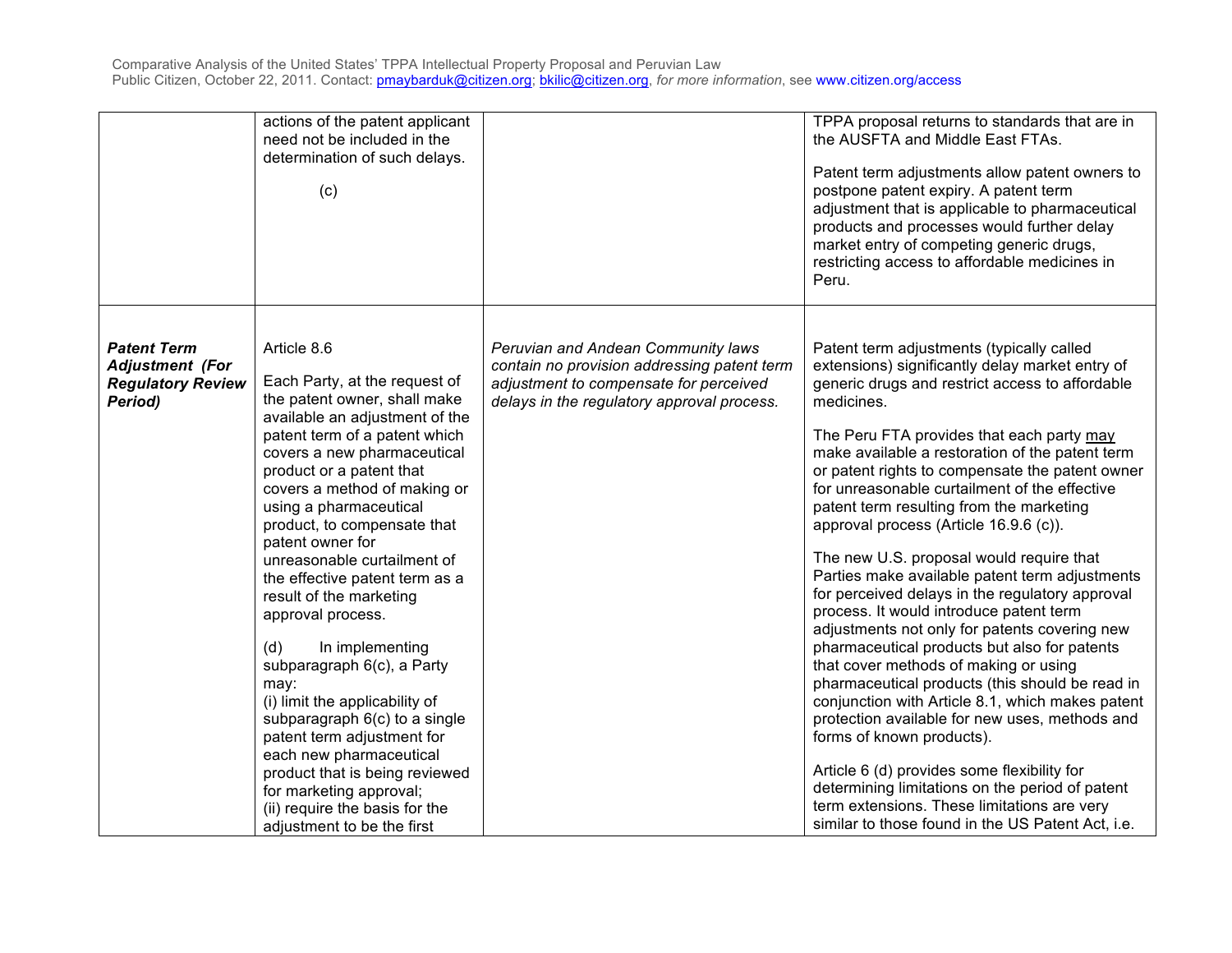|                                                                                               | marketing approval granted to<br>the new pharmaceutical<br>product in that Party; and<br>(iii) limit the period of the<br>adjustment to no more than 5<br>years.                                                                                                                                                                                                                                                                                                                                                                                                                                                                                                                                                                                                                                                             |                                                                                                                                                                                                                                                                                                                                                                                                                                                                                                                                                                                                                                                                                                                                                                                                                                                                                                                                                                                                                                                                                                                                                                                                                                                | a one time extension or total extension is limited<br>to no more than 5 years (See, 35 USC 156).                                                                                                                                                                                                                                                                                                                                                                                                                                                                                                                                                                                                                                                                                                                                                                                                                                                                                                                                                                                                                                                                                                                                                                                                                                                                                                                 |
|-----------------------------------------------------------------------------------------------|------------------------------------------------------------------------------------------------------------------------------------------------------------------------------------------------------------------------------------------------------------------------------------------------------------------------------------------------------------------------------------------------------------------------------------------------------------------------------------------------------------------------------------------------------------------------------------------------------------------------------------------------------------------------------------------------------------------------------------------------------------------------------------------------------------------------------|------------------------------------------------------------------------------------------------------------------------------------------------------------------------------------------------------------------------------------------------------------------------------------------------------------------------------------------------------------------------------------------------------------------------------------------------------------------------------------------------------------------------------------------------------------------------------------------------------------------------------------------------------------------------------------------------------------------------------------------------------------------------------------------------------------------------------------------------------------------------------------------------------------------------------------------------------------------------------------------------------------------------------------------------------------------------------------------------------------------------------------------------------------------------------------------------------------------------------------------------|------------------------------------------------------------------------------------------------------------------------------------------------------------------------------------------------------------------------------------------------------------------------------------------------------------------------------------------------------------------------------------------------------------------------------------------------------------------------------------------------------------------------------------------------------------------------------------------------------------------------------------------------------------------------------------------------------------------------------------------------------------------------------------------------------------------------------------------------------------------------------------------------------------------------------------------------------------------------------------------------------------------------------------------------------------------------------------------------------------------------------------------------------------------------------------------------------------------------------------------------------------------------------------------------------------------------------------------------------------------------------------------------------------------|
| <b>Protection of Test</b><br><b>Data Submitted for</b><br><b>Marketing</b><br><b>Approval</b> | Article 9.2.<br>(a) If a Party requires or<br>permits, as a condition for<br>granting marketing approval<br>for a new pharmaceutical<br>product, the submission of<br>information concerning the<br>safety or efficacy of the<br>product, the origination of<br>which involves a considerable<br>effort<br>for at least five years from<br>the date of marketing approval<br>of the new pharmaceutical<br>product in the territory of the<br>Party.<br>(c) If a Party requires or<br>permits, as a condition for<br>granting marketing approval<br>for a new pharmaceutical<br>product, the submission of<br>new clinical information that is<br>essential to the approval of<br>the pharmaceutical product<br>containing the previously<br>approved chemical entity,<br>other than information related<br>to bioequivalency | Peruvian law provides five years of data<br>exclusivity for therapeutic goods containing<br>new chemical entities (Legislative decree<br>1072, Protection of undisclosed test data or<br>other undisclosed data related to<br>pharmaceutical products).<br>The law defines a new chemical entity<br>(NCE) as a biologically active fraction,<br>responsible for the pharmacological or<br>physiological action of an active principle<br>that had not been included in any drug<br>regulatory registration previously granted in<br>the country at the time of the request for<br>regulatory approval.<br>Data exclusivity is not provided for method<br>of administration, dosage forms, changes in<br>the pharmaceutical forms or formulations of<br>chemical entities or combinations with other<br>known entities.<br>Peruvian law recognizes the first marketing<br>approval for the pharmaceutical product that<br>contains an NCE granted in a country of<br>high sanitary vigilance as defined in the<br>General Health law (Law 29316 of January<br>2009 amending Legislative Decrees 1072<br>and 1075). The Legislative Directive 1072<br>includes important public health safeguards.<br>Data exclusivity provisions do not prevent | Data exclusivity prevents regulatory authorities<br>from relying on established data regarding drug<br>safety and efficacy to register generic<br>medicines. Data exclusivity delays generic<br>market entry and is inconsistent with medical<br>ethical standards against duplicating tests on<br>humans or vertebrate animals.<br>The Peru FTA provides data exclusivity for "a<br>reasonable period" for pharmaceutical products<br>that utilize a new chemical entity. The Peru FTA<br>requires this information to be undisclosed. The<br>reasonable period is defined as five years from<br>the date on which the Party granted approval to<br>the person that produced the data (Article<br>$16.12.2.b$ ).<br>The leaked U.S. TPPA proposal provides data<br>exclusivity for new pharmaceutical products<br>(see Article 9.2 below). In contrast with the<br>Peru FTA, the TPPA draft also provides "at<br>least" five years of data exclusivity for safety<br>and efficacy information submitted in support of<br>marketing approval, which may well be<br>disclosed and the in public domain. The draft<br>also introduces three years additional data<br>exclusivity for submission of new clinical<br>information on new uses or indications for<br>existing pharmaceutical products. Products that<br>are considered to be the same as or similar to<br>the reference product are also excluded from |
|                                                                                               | for at least three years                                                                                                                                                                                                                                                                                                                                                                                                                                                                                                                                                                                                                                                                                                                                                                                                     | usage of TRIPS flexibilities such as                                                                                                                                                                                                                                                                                                                                                                                                                                                                                                                                                                                                                                                                                                                                                                                                                                                                                                                                                                                                                                                                                                                                                                                                           | relying on its protected data.                                                                                                                                                                                                                                                                                                                                                                                                                                                                                                                                                                                                                                                                                                                                                                                                                                                                                                                                                                                                                                                                                                                                                                                                                                                                                                                                                                                   |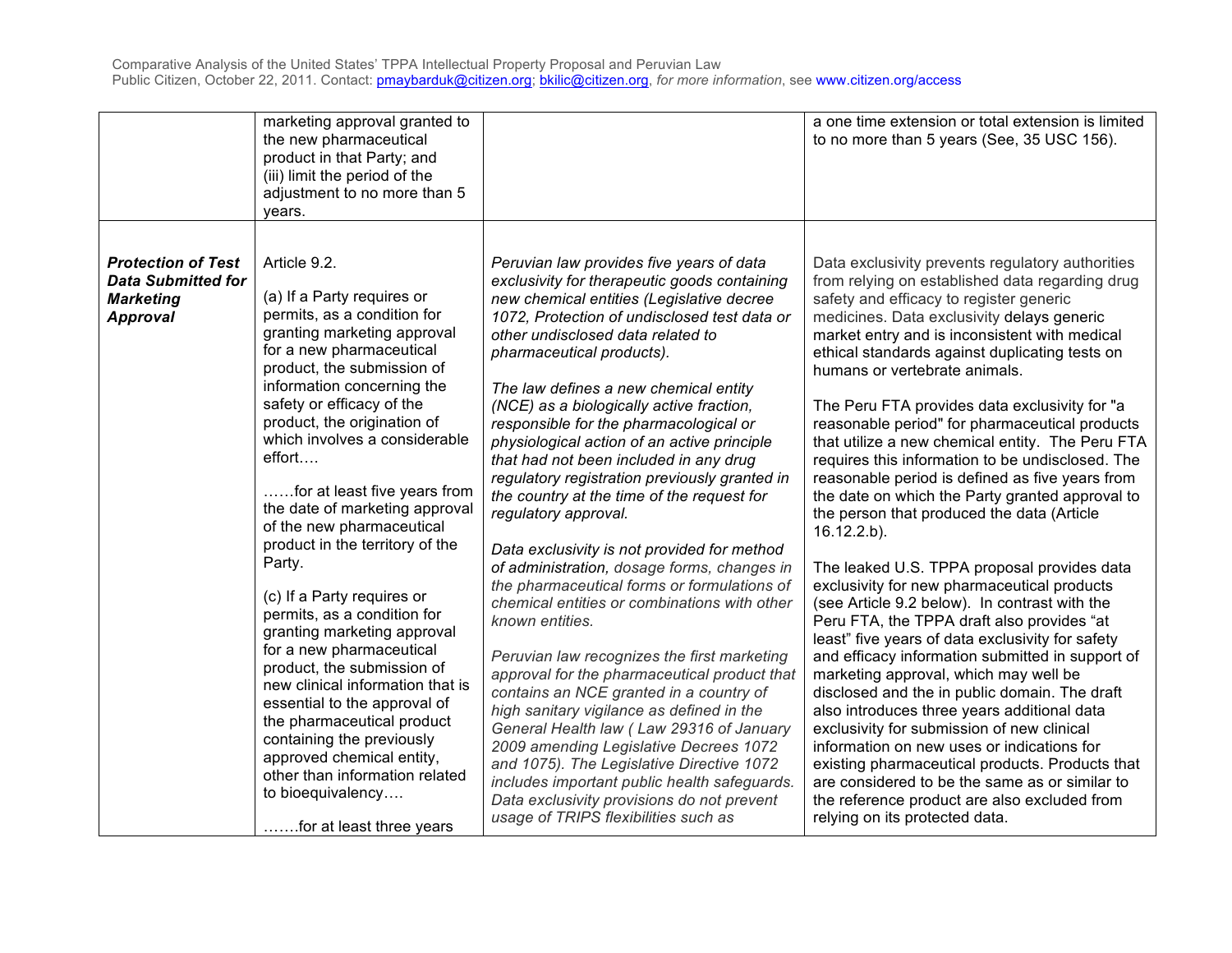|                                                       | from the date of marketing<br>approval based on the new<br>clinical information in the<br>territory of the Party.                                                                                                                                                                                                                                                                                                         | compulsory licenses. The drug regulatory<br>authority may disclose test data to protect<br>public health (Article 4).                                                                                                                                                                                                                                   | The U.S. may also seek data/market exclusivity<br>for the test data related to biologics (biotech<br>medicines). (See, Article 9.9.9 Placeholder for<br>specific provision applying to biologics). This<br>would represent a major change to<br>Peruvian/Andean Community law with<br>potentially dramatic financial consequences.                                                                                                                                                                                                                                                                                                                                          |
|-------------------------------------------------------|---------------------------------------------------------------------------------------------------------------------------------------------------------------------------------------------------------------------------------------------------------------------------------------------------------------------------------------------------------------------------------------------------------------------------|---------------------------------------------------------------------------------------------------------------------------------------------------------------------------------------------------------------------------------------------------------------------------------------------------------------------------------------------------------|-----------------------------------------------------------------------------------------------------------------------------------------------------------------------------------------------------------------------------------------------------------------------------------------------------------------------------------------------------------------------------------------------------------------------------------------------------------------------------------------------------------------------------------------------------------------------------------------------------------------------------------------------------------------------------|
| <b>Definition of new</b><br>pharmaceutical<br>product | Article 9.10 For purposes of<br>this Article, a new<br>pharmaceutical product<br>means a product that does not<br>contain a chemical entity that<br>has been previously approved<br>in the territory of the Party for<br>use in a pharmaceutical<br>product.<br>FN6: For greater certainty, the<br>Parties understand that the<br>term "pharmaceutical product"<br>as used in this Chapter<br>includes biologic products. | The Legislative Decree 1072 defines new<br>chemical entity as a biologically active<br>fraction, responsible for the<br>pharmacological or physiological action of<br>an active principle that had not been<br>included in any drug regulatory registration<br>previously granted in the country at the time<br>of the request for regulatory approval. | Contrary to other FTAs, there is no explicit<br>definition of new pharmaceutical product in the<br>Peru FTA. Article 16.10.2 makes reference to a<br>standard FTA definition of new pharmaceutical<br>product and provides that data exclusivity<br>provisions are not applicable to chemical entities<br>that have been previously approved in Peru.<br>The TPPA definition includes not only<br>pharmaceutical products but also biologic<br>products. The proposed definition covering<br>biologic products would limit countries' flexibility<br>to define regulatory terms specific to biologic<br>drugs, including potentially in the context of data<br>exclusivity. |
| <b>Patent Linkage</b>                                 | Article 9.5. Where a Party<br>requires or permits, as a<br>condition of approving the<br>marketing of a pharmaceutical<br>product, persons, other than<br>the person originally<br>submitting safety or efficacy<br>information, to rely on that<br>information or on evidence<br>concerning safety or efficacy<br>information for a product that<br>was previously approved,<br>such as evidence of prior                | The Peruvian law contains no provision that<br>links the patent system to the drug<br>marketing approval process.                                                                                                                                                                                                                                       | Patent linkage is a regulatory mechanism that<br>links drug marketing approval to patent status.<br>Under patent linkage, even spurious patents<br>may function as barriers to generic drug<br>registration. Patent linkage can facilitate abuse,<br>since the financial benefits to patent holders of<br>deterring generic market entry may outweigh<br>risks of penalties.<br>The 2007 US New Trade Policy made patent<br>linkage optional for countries negotiating trade<br>agreements with the US. Thus, implementation<br>of a patent linkage system is optional in the                                                                                               |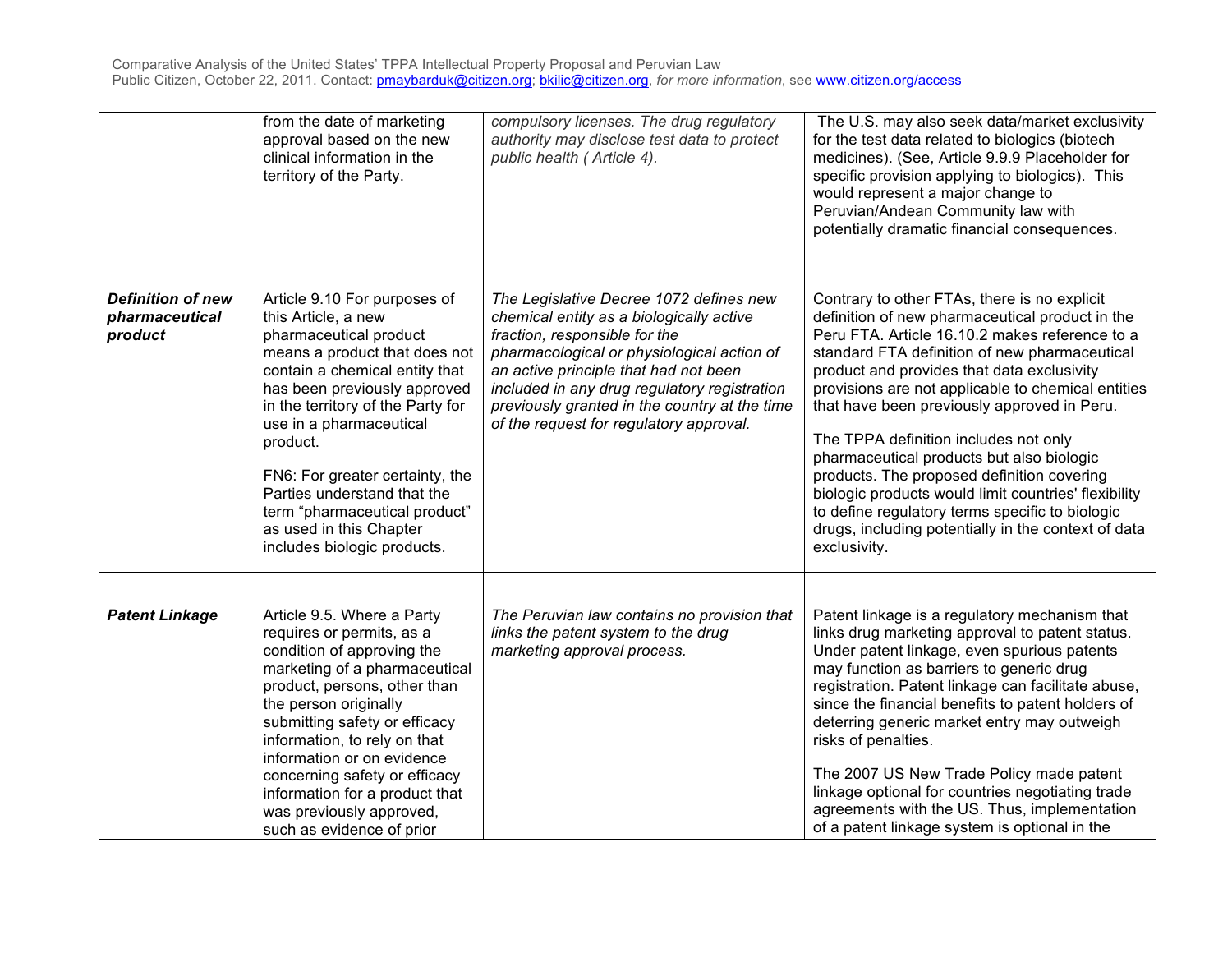| marketing approval in another<br>territory, each Party shall:<br>(a) provide a transparent and<br>effective system to:                                                                                                    | Peru-FTA (Article 16.10.4). Legislative Decree<br>1075 does not implement patent linkage,<br>however it does include several enforcement<br>provisions effectively protecting the legitimate<br>rights of patent holders.                                                                                                   |
|---------------------------------------------------------------------------------------------------------------------------------------------------------------------------------------------------------------------------|-----------------------------------------------------------------------------------------------------------------------------------------------------------------------------------------------------------------------------------------------------------------------------------------------------------------------------|
| (i) identify a patent or patents<br>covering an approved<br>pharmaceutical product or its<br>approved method of use; and<br>(ii) provide notice to a patent<br>holder of the identity of<br>another person who intends to | Legislative Decree 1075 also includes statutory<br>measures imposing penalties, i.e. sanctions,<br>against a party that knowingly provides the<br>government with false or incomplete information<br>or destroys or alters information relevant to the<br>case (Article 116).<br>The US TPPA proposal changes the deal that |
| market, during the term of the<br>identified patent or patents, a<br>product that is the same as, or<br>similar to, the approved<br>pharmaceutical product                                                                | had been reached with Peru in the 2007 FTA,<br>and would require countries to implement patent<br>linkage.<br>It is not clear under what conditions a product                                                                                                                                                               |
| referenced in subparagraph<br>$5(a)(i)$ .<br>(b) unless such other person                                                                                                                                                 | would be considered "similar to" an approved<br>pharmaceutical product and trigger an obligation<br>to notify a patent holder. This provision could<br>facilitate patent holder harassment of potential                                                                                                                     |
| agrees to defer the marketing<br>of the product until after the<br>expiration of an identified<br>patent, ensure that a patent                                                                                            | competitors.                                                                                                                                                                                                                                                                                                                |
| holder may seek, prior to<br>granting of marketing approval<br>to an allegedly infringing<br>product, available remedies<br>by providing:                                                                                 |                                                                                                                                                                                                                                                                                                                             |
| (i) an automatic delay of the<br>grant of marketing approval<br>that remains in place for a<br>period of time designed to<br>ensure sufficient opportunity<br>to adjudicate disputes                                      |                                                                                                                                                                                                                                                                                                                             |
| concerning the validity or<br>infringement of allegedly                                                                                                                                                                   |                                                                                                                                                                                                                                                                                                                             |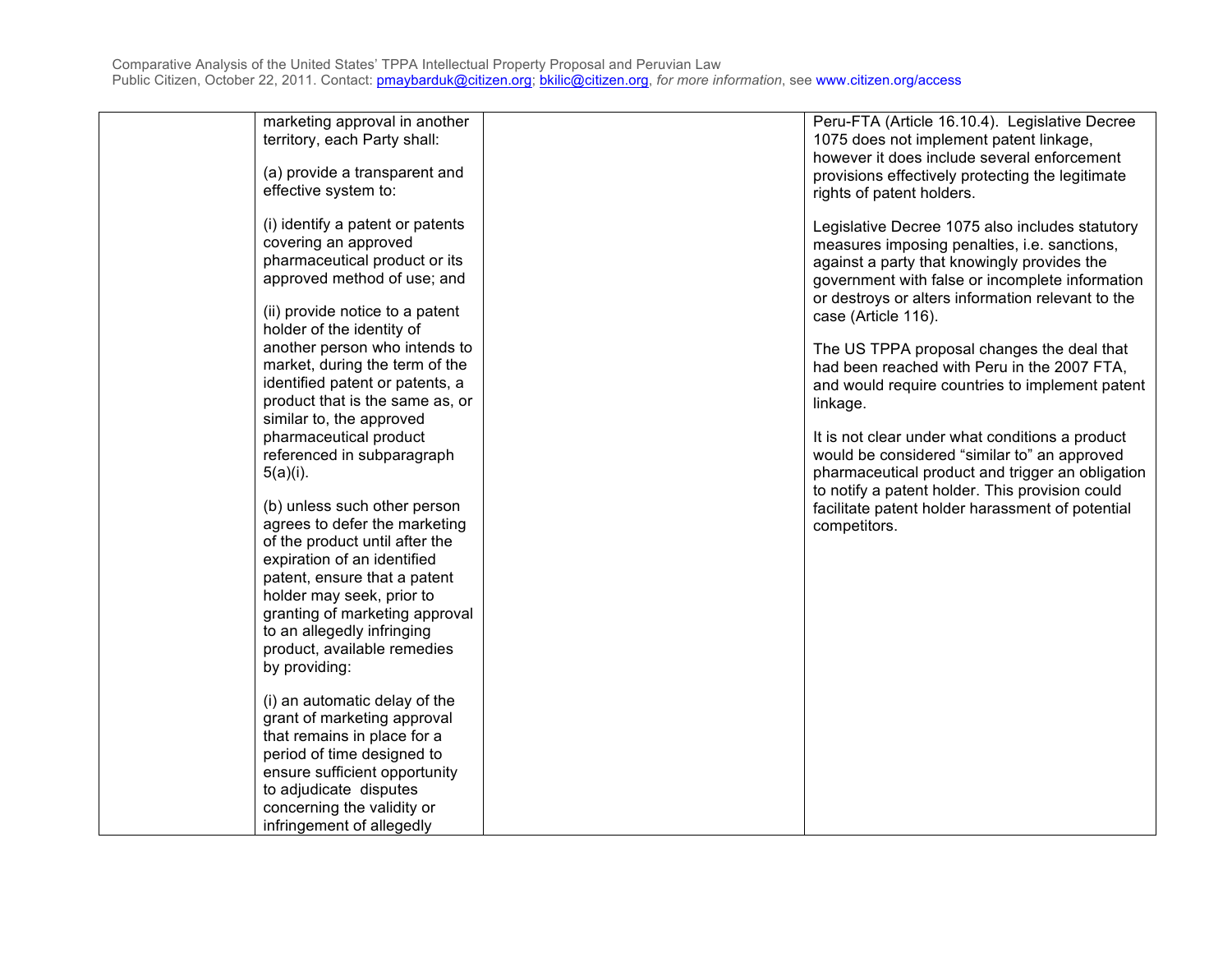|                                                                                          | infringed patents; and                                                                                                                                                                                                                                                                                                                                                                                                                                                                                                                                         |                                                                                                       |                                                                                                                                                                                                                                                                                                                                                  |
|------------------------------------------------------------------------------------------|----------------------------------------------------------------------------------------------------------------------------------------------------------------------------------------------------------------------------------------------------------------------------------------------------------------------------------------------------------------------------------------------------------------------------------------------------------------------------------------------------------------------------------------------------------------|-------------------------------------------------------------------------------------------------------|--------------------------------------------------------------------------------------------------------------------------------------------------------------------------------------------------------------------------------------------------------------------------------------------------------------------------------------------------|
|                                                                                          | (ii) judicial or administrative<br>procedures, including effective<br>provisional measures, to allow<br>for the timely adjudication of<br>disputes concerning the<br>validity or infringement of an<br>allegedly infringed patent.                                                                                                                                                                                                                                                                                                                             |                                                                                                       |                                                                                                                                                                                                                                                                                                                                                  |
|                                                                                          | (c) if such other person's<br>product has been found to<br>infringe a valid patent<br>identified pursuant to<br>subparagraph (a), provide<br>measures that operate to<br>prohibit the unauthorized<br>marketing of that product prior<br>to the expiration of the patent.<br>(d) when a Party delays the<br>grant of marketing approval<br>consistent with subparagraph<br>5(b)(i), provide an effective<br>reward, consistent with the<br>provisions of this Agreement,<br>for the successful challenge of<br>the validity or applicability of<br>the patent. |                                                                                                       |                                                                                                                                                                                                                                                                                                                                                  |
| Judicial and<br><b>Administrative</b><br><b>Presumption of</b><br><b>Patent Validity</b> | Article 10.2. (---) In civil and<br>administrative proceedings<br>involving patents, each Party<br>shall provide for a rebuttable<br>presumption that a patent is<br>valid, and shall provide that<br>each claim of a patent is<br>presumed valid independently<br>of the validity of the other                                                                                                                                                                                                                                                                | There is no explicit judicial or administrative<br>presumption of patent validity in Peruvian<br>law. | The TPPA requires signatory countries to<br>provide for a rebuttable presumption that a<br>patent and each of its claims are independently<br>valid in civil and administrative proceedings.<br>The judicial and administrative presumption of<br>patent validity gives rise to costly and one-sided<br>court procedures, and makes it harder to |